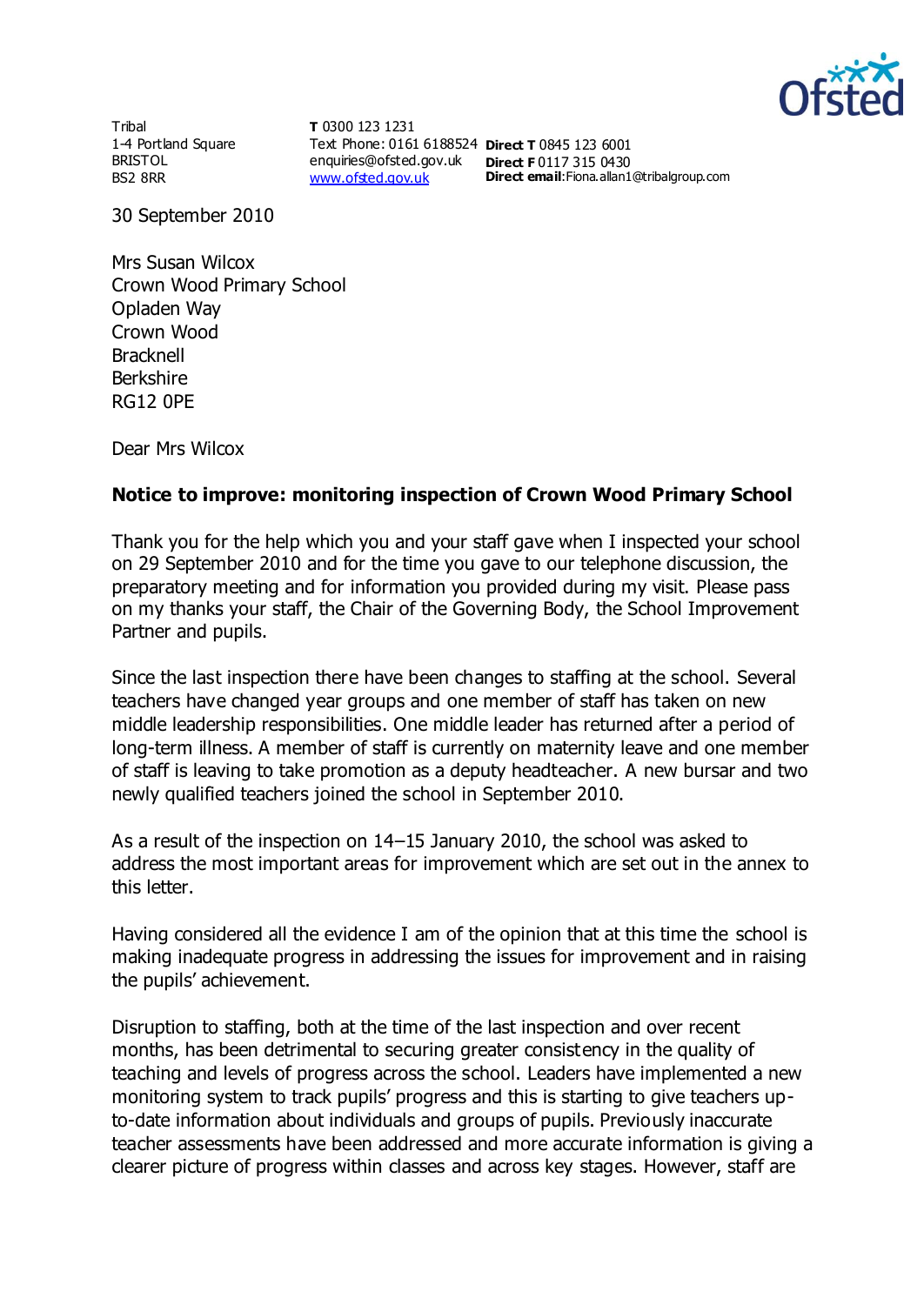

not interrogating the data sufficiently well to plan lessons which meet the differing needs of pupils. Lessons are not structured to consistently match work for the less able and more able pupils.

Pupils enter the school with skills below, and in some cases well below, those expected for their age. While the progress of most pupils is good at Key Stage 1 and attainment is broadly average, progress of pupils throughout Key Stage 2 is very mixed. Tracking data show a few pockets of good progress and too many groups who underachieve. An increased focus on challenging the most able pupils has generated some success, with teacher assessments for Key Stage 2 in 2010 showing a higher proportion of pupils achieving the Level 5 in English, mathematics and science. Conversely, the proportion attaining Level 4 in English has declined to below that found nationally. Despite a rise in attainment at Level 5, the school's results for English, mathematics and science still remain below attainment found nationally. The school did not meet its targets for Level 5 or the targets set for levels of progress in 2010. Progress of the most able and by the large majority of pupils is not rising quickly enough across Key Stage 2. Evidence from lesson observations shows that while there is some improvement in progress across Key Stage 2 this is not consistent and the use of assessment information to plan for the needs of all pupils is not embedded in teachers' planning. Improving attainment in writing remains a high priority across all classes this year.

Marking shows some improvement and leaders have used the new marking policy to start to embed better practice in helping pupils learn how to improve. Pupils say that most marking helps them know what to do improve through next step targets. Good-quality marking purposefully moves pupils' learning forward but where marking is more cursory pupils don't always understand how to improve. Pupils like the target boards in classrooms which they say remind them of their targets and are being used more by teachers in lessons. While the large majority know their targets they do not know their National Curriculum levels. This makes the journey through targets redundant because pupils do not understand what the end goal is.

The roles of three new middle leaders are clearly defined but their training in observing lessons and standardising judgements is at an early stage. Monitoring of teaching and learning by all leaders has increased and observations are now a regular feature of school improvement but criteria to observe lessons are not commonly understood, nor rooted in precise detail about learning in lessons. Lesson observation forms are not sufficiently focused on attainment and progress so commentary to teachers is not sharp enough to help them know how to accelerate the progress of all pupils.

Target setting is not challenging enough. Senior leaders are beginning to determine patterns of underachievement but reacting to this has been slow in affecting changes in the curriculum and teaching methods. Senior leaders rightly acknowledge that there remains inconsistency in the overall quality of teaching. This means that pupils often receive an irregular pattern of some good, satisfactory, occasional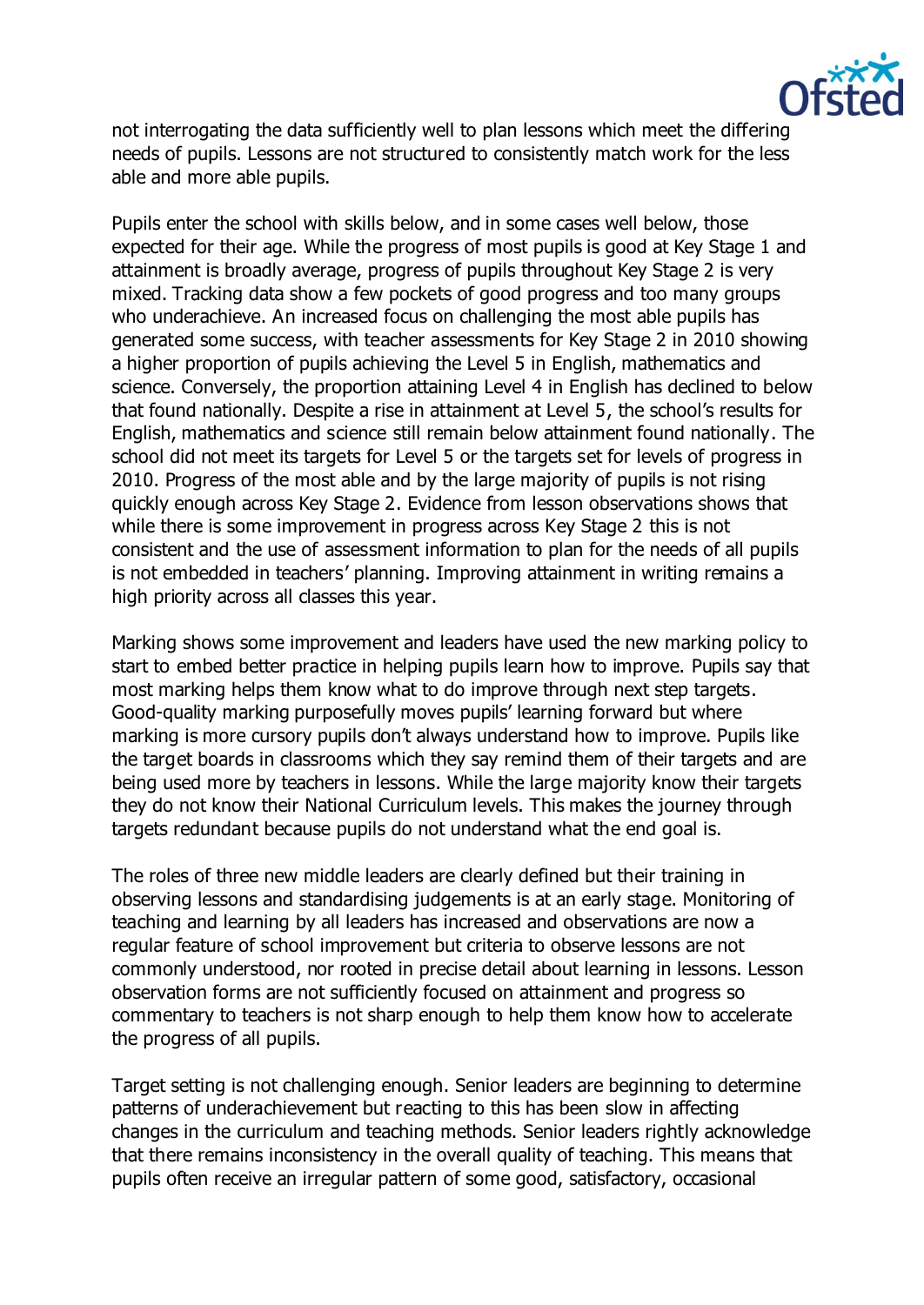

inadequate and outstanding lessons, particularly in Key Stage 2. This causes pupil progress to falter and creates legacy issues for staff who have to remedy the impact of weaker teaching. The school has not met the local authority target of securing at least 80% of teaching at a good level by July 2010. Pupils' behaviour is mostly conducive to learning but pupils lose interest when work lacks challenge.

The governing body has not held leaders fully to account for the significantly belowaverage standards in English and mathematics. A lack of demanding questioning about progress of groups and individuals, especially at Key Stage 2, has led to inadequate progress and limited challenge about the variable quality of teaching which has had a detrimental impact on attainment. Minutes of meetings do not show suitable urgency in driving forward the areas for improvement.

The school has responded well to good support from the local authority. The local authority's statement of action was fit for purpose and has supported the school in setting priorities and measurable targets for improvement. Through a partnership with a local primary school, leaders are exploring exemplars of good practice. Input from advisers working alongside teachers has helped develop new ideas for planning, but there is neither significant nor sustained impact on raising achievement for every pupil.

I hope that you have found the inspection helpful in promoting improvement in your school. This letter will be posted on the Ofsted website.

Yours sincerely

Joanna Beckford-Hall **Her Majesty's Inspector**